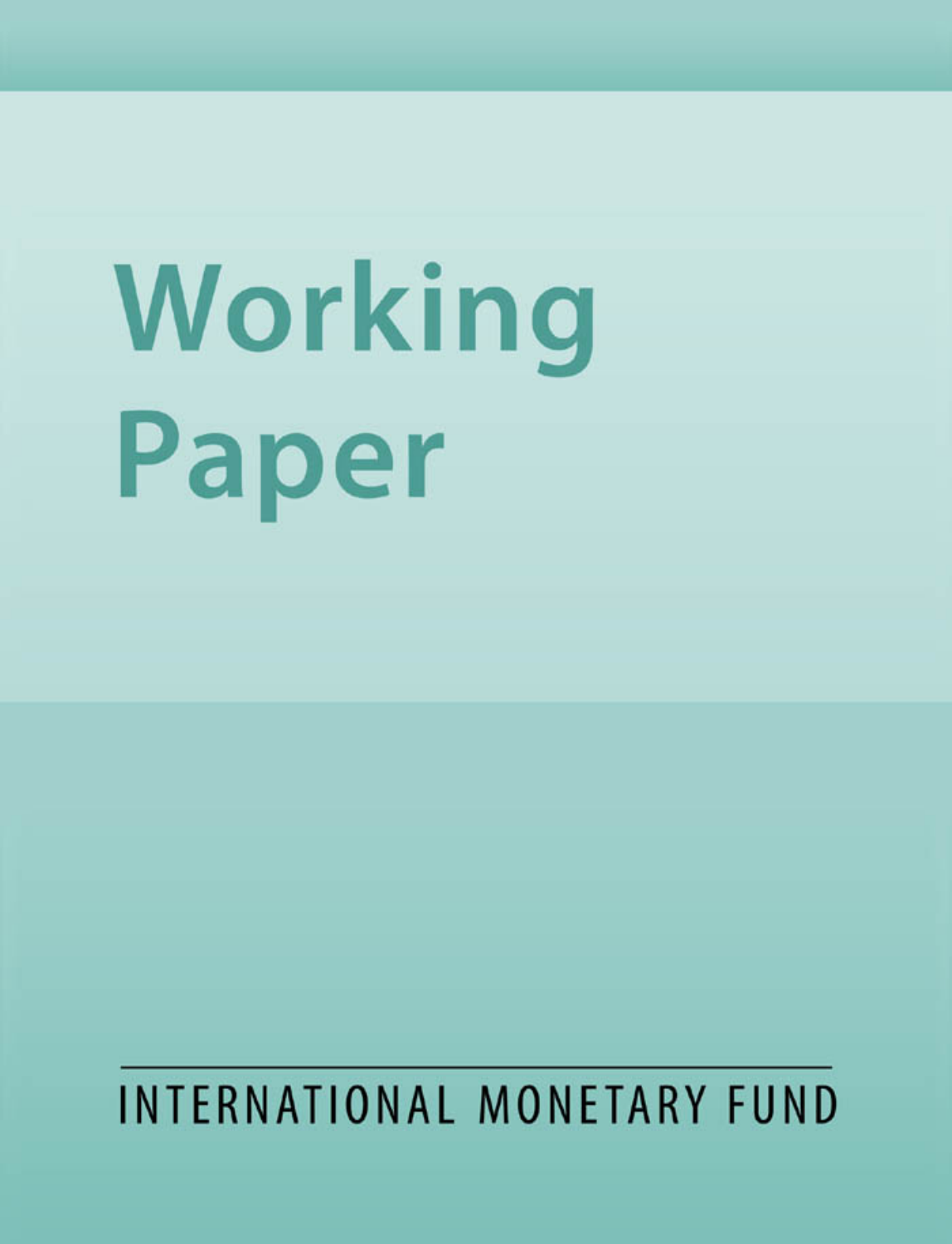## **IMF WORKING PAPER**

© 1991 International Monetary Fund

This is a working paper and the author would welcome any comments on the present text. Citations should refer to an unpublished manuscript, mentioning the author and the date ot issuance by the International Monetary Fund. The views expressed arc those of the author and do not necessarily represent those of the Fund.

#### WP/91/90 INTERNATIONAL MONETARY FUND

# Research Department

# Exchange Rate Regime Choice *\/*

Prepared by Robert P. Flood and Nancy P. Marion\*

Authorized for Distribution by Donald J. Mathieson

September 1991

## Abstract

Traditionally the choice of exchange rate regime has been seen as a second-best policy choice, which can be directed toward mitigating the distortionary effects of price or information rigidities. In this paradigm the optimal degree of exchange rate flexibility is found to depend of the source and nature of shocks hitting an economy. More recent literature views the exchange rate as a widely and frequently seen manifestation of government policy with careful exchange-rate management emerging as a tool that can enhance shaky policy credibility.

JEL Classification No. F33

\* International Monetary Fund and Dartmouth College, respectively.

 $1/$  The views expressed here are those of the authors and do not necessarily reflect the official positions of the International Monetary Fund or Dartmouth College.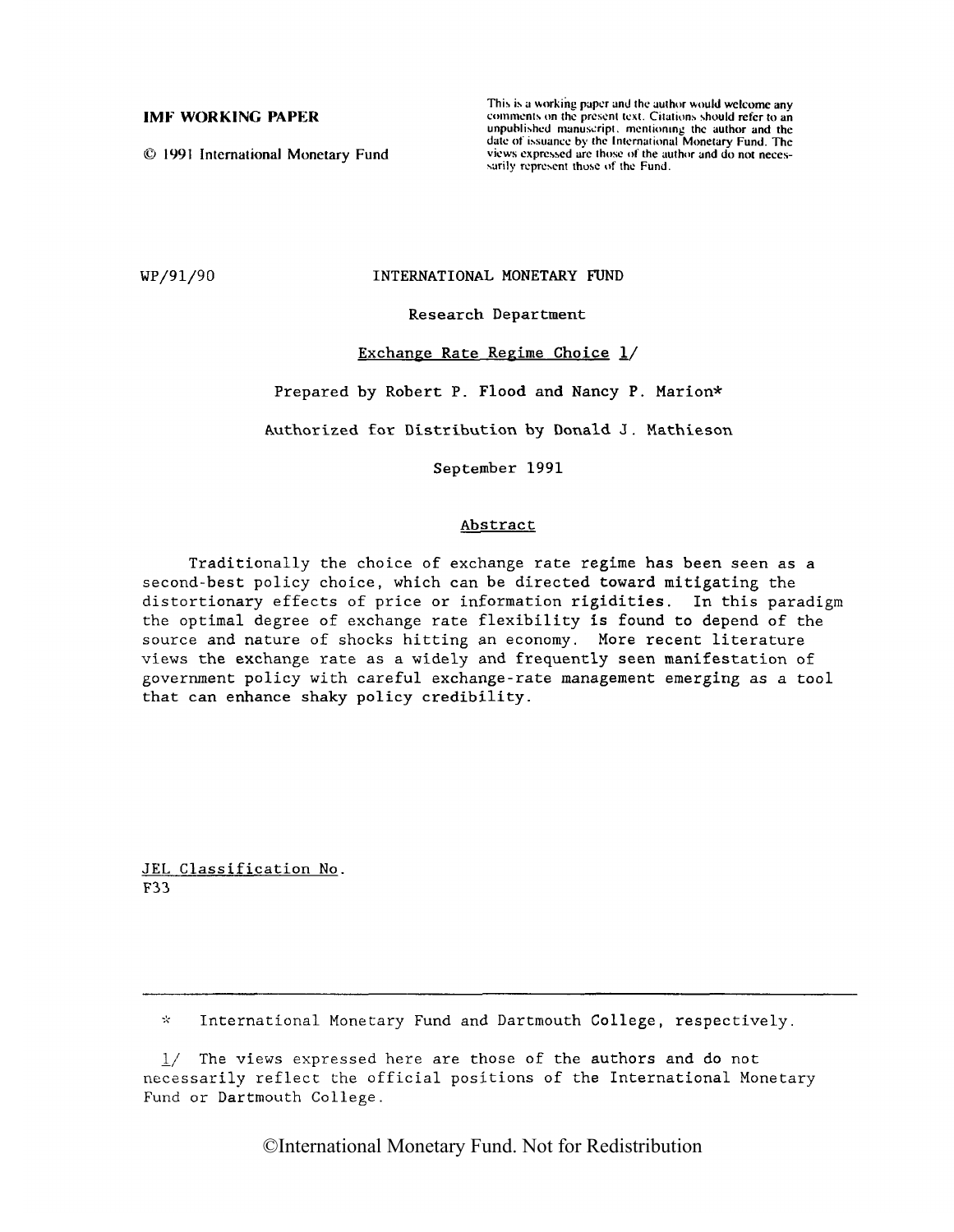#### Summary

This essay considers normative aspects of policy choices for *a* country acting unilaterally, operating a unified exchange market free from non-market rationing in which the long- term output growth rate is exogenous. For the. single developed country, exchange rate regime choice is thought to depend on policy goals, the nature of the stochastic environment, the country's structural characteristics, and the credibility of policymakers. In addition to facing these issues, the country finds that choices are complicated by balance of payments constraint and the need to protect external competitiveness .

Traditionally the choice of an exchange rate regime has been seen as a second-best policy choice, which can mitigate the distortionary effects of price or information rigidities. In this paradigm, optimal exchange rate flexibility depends on the source and nature of shocks hitting an economy. More recent literature views the exchange rate as a widely and frequently observed manifestation of government policy. Careful exchange rate manage ment emerges as a buttress for shaky policy credibility.

There is little consensus about the choice of an appropriate exchange rate regime, perhaps because conclusions about which exchange rate regime best achieves a particular policy objective in a particular stochastic environment: with a particular credibility structure are specific to the model employed. Recent empirical work on the determinants of flexible exchange rates, on the effects of exchange rate changes, and on the initiation and propagation of business cycles reveals how little is known about the empirical side of openeconomy macroeconomics. While the empirical foundation for advice on exchange ral:e regime choice Is lamentably weak, the analysis suggests not overestimating the importance of the behavior of the exchange rate for macroeconomic performance. For example, it was thought that a fluctuating exchange rate would protect a country from external disturbances but possibly at a cost of reducing the flow of trade and weakening the discipline against inflation. Early hopes and concerns now seem misplaced. Flexible rates have provided little insulation, but. at the same time exchange rate flexibility seems unrelated to trade flows and inflation performance in developed countries.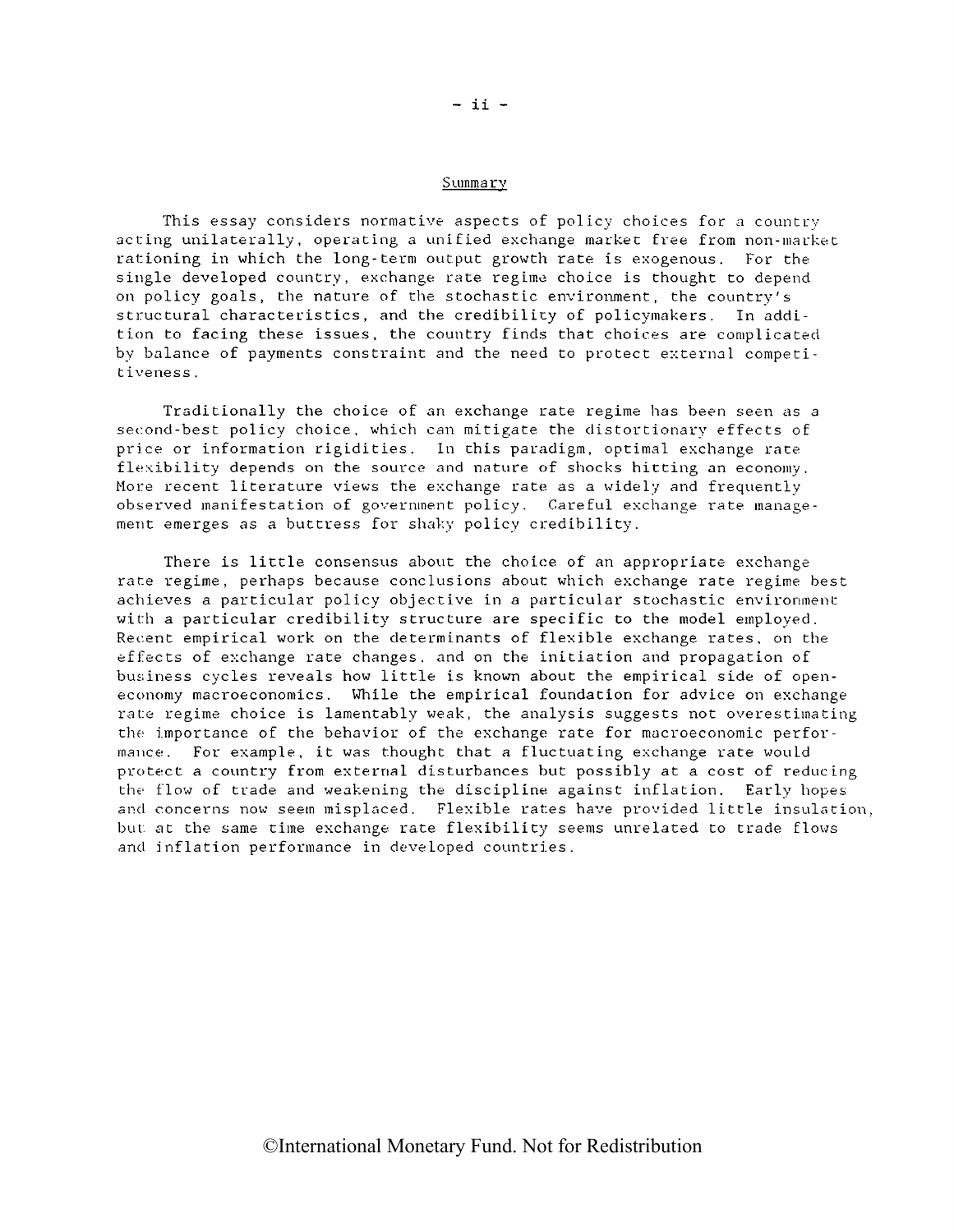Countries face wide variety of policy choices in the foreign exchange market. Among the options, a country can peg its exchange rate to a single currency, peg to a basket of currencies, let the rate crawl, conduct a managed float, break the exchange market into dual or multiple markets or float freely. The variety of exchange arrangements matches the diversity in country circumstances. Over 60 percent of all countries surveyed by the International Monetary Fund in 1990, including many small countries, operated some form of peg, while 13 percent, including the United States and Japan, floated freely. The Federal Republic of Germany and Exchange Rate Mechanism partners in the European Monetary System were classified as being part of a cooperative exchange rate arrangement. Some monetary areas, such as Belgium-Luxembourg and Brazil, operate multiple exchanges with the relevant exchange rate depending on the type of transaction.

In this essay we limit our discussion to normative aspects of policy choices for a country acting unilaterally, operating a unified exchange market that is free from non-market rationing in which the long-term output growth rate is exogenous. We thereby ignore recently developed multicountry strategic aspects of exchange-market policy; we ignore a large literature dealing with segmented and rationed exchange markets; we do not touch on attempts at a positive explanation of the evolution of countries' exchange-rate policies and we do not explore the possible interactions of the choice of exchange-rate regime with endogenous growth rates. Even with such a limited scope, the literature is deep and wide-ranging with no consensus about the optimal regime for the individual country or for the world as a whole. For the single developed country, exchange-rate regime choice is thought to depend on policy goals, the nature of the stochastic environment, on a country's structural characteristics, and on the credibility of policymakers (Argy, 1990). The single developing country faces all of the above issues and, in addition, finds that choices are complicated by the presence of the balance of payments constraint and the need to protect external competitiveness (Aghevli, Khan and Montiel, 1991).

In order for exchange-rate policy, or any monetary policy, to be important, in theory, for the level of economic activity or many other real variables some kind of market failure is required. For example, markets for information may fail to exist because information dissemination is costly as in the information-based business cycle models or prices (wages) may be costly to change as in the wage-indexing work of Gray (1976). In such circumstances the first-best policy would be to eliminate whatever market failures plague the economy. Such sweeping reform may be practically impossible, however. Appropriate policy in the foreign exchange market is therefore a second-best policy that depends on the nature of the market failure.

There is broad theoretical agreement that the choice of exchange rate regime is not of first-order importance for the medium-term average level of variables like per capita output relative to full-employment output. The regime may be important, however, in helping to control inflation or in helping to control higher moments of other target variables, such as the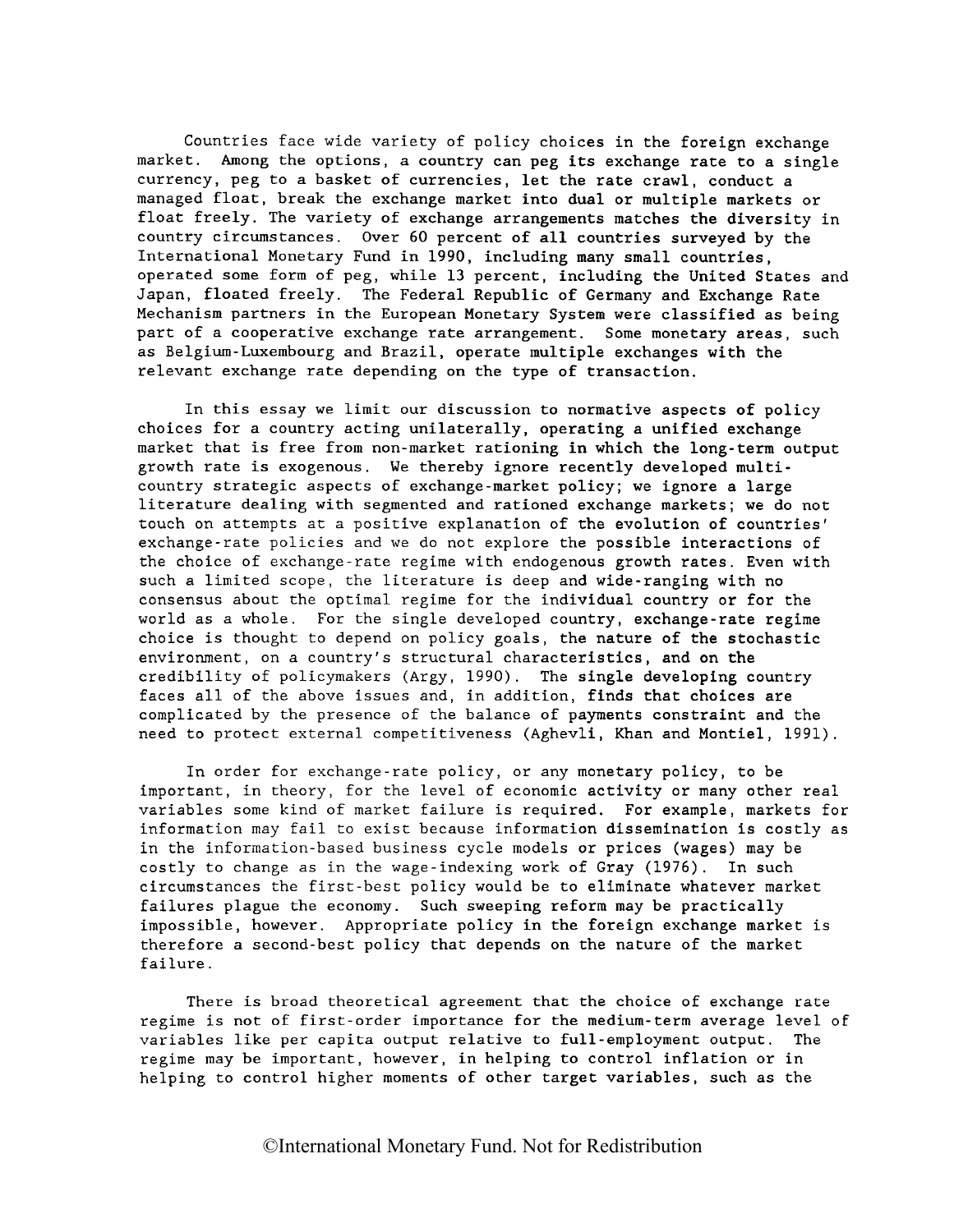variance of per capita output relative to full-employment output. Control of such higher moments may be important to policy makers simply because minimizing variance is thought to be socially beneficial. Thinking of exchange-rate regime choice as an appropriate tool ir helping to avoid inflation typically requires a failure of policy credibility while approaching such a choice as a help in output stabilization is usually based on the presence of some sort of nominal stickiness. We will first explore some issues concerning output stabilization in a crecible policy environment returning later to inflation stabilization in a less than fully credible conditions. Choosing the exchange-rate regime that minimizes fluctuations in output around its full-employment level, a policy that is usually defended as being shorthand for minimizing the labor-market distortions associated with wage stickiness, depends on the shock propagation mechanisms relevant to the country and the type of disturbances affecting the economy (Marston, 1935) .

The early debate on fixed versus flexible exchange rates was formalized in Friedman's (1953) support for flexible exchange rates and was built around an Implicit sticky-price model of output determination. Friedman emphasized the insulating properties of market-determined exchange rates in the face of foreign nominal shocks. Changes in the foreign price level would generate offsetting exchange rate changes protecting the value of the domestic currency and thereby protecting domestic output from fluctuations in foreign demand. The message was that if foreign nominal shocks are most important, flexible exchange rates best insulate domestic output.

The early literature went on to demonstrate that when domestic shocks are important, the choice of exchange-rate regime depends on whether these shocks are monetary or real. When domestic shocks originate in the domestic money market, conventional theory indicates that a fixed exchange rate is more effective in stabilizing output:. A disturbance to domestic money demand or supply would be countered by offsetting changes In international reserves under a fixed exchange rate and would not spill over to the goods market. If domestic disturbances Instead originate in the goods market, a flexible exchange rate would achieve greater output stability. Shocks to domestic demand would generate offsetting changes in foreign demand via an adjustment in the exchange rate, thus moderating the impact of the domestic shock on output (Mundell,  $1962$ ). In general, since the economy is likely to be faced with both nominal and real shocks originating at home and abroad, the exchange-rate regime that best stabilizes domestic output will be characterized by some intermediate degree of flexibility .

The structural characteristics of an economy, such as its openness to international trade, its integration into world financial markets, and its degree of wage indexation may also Influence the stabilizing properties of the exchange rate regime. The degree of openness per se does not lead to an unambiguous ranking of exchange-rate regimes. It has been argued that if an economy is very open, as measured by a large fraction of traded goods in total output, a flexible exchange rate, especially if it is volatile, may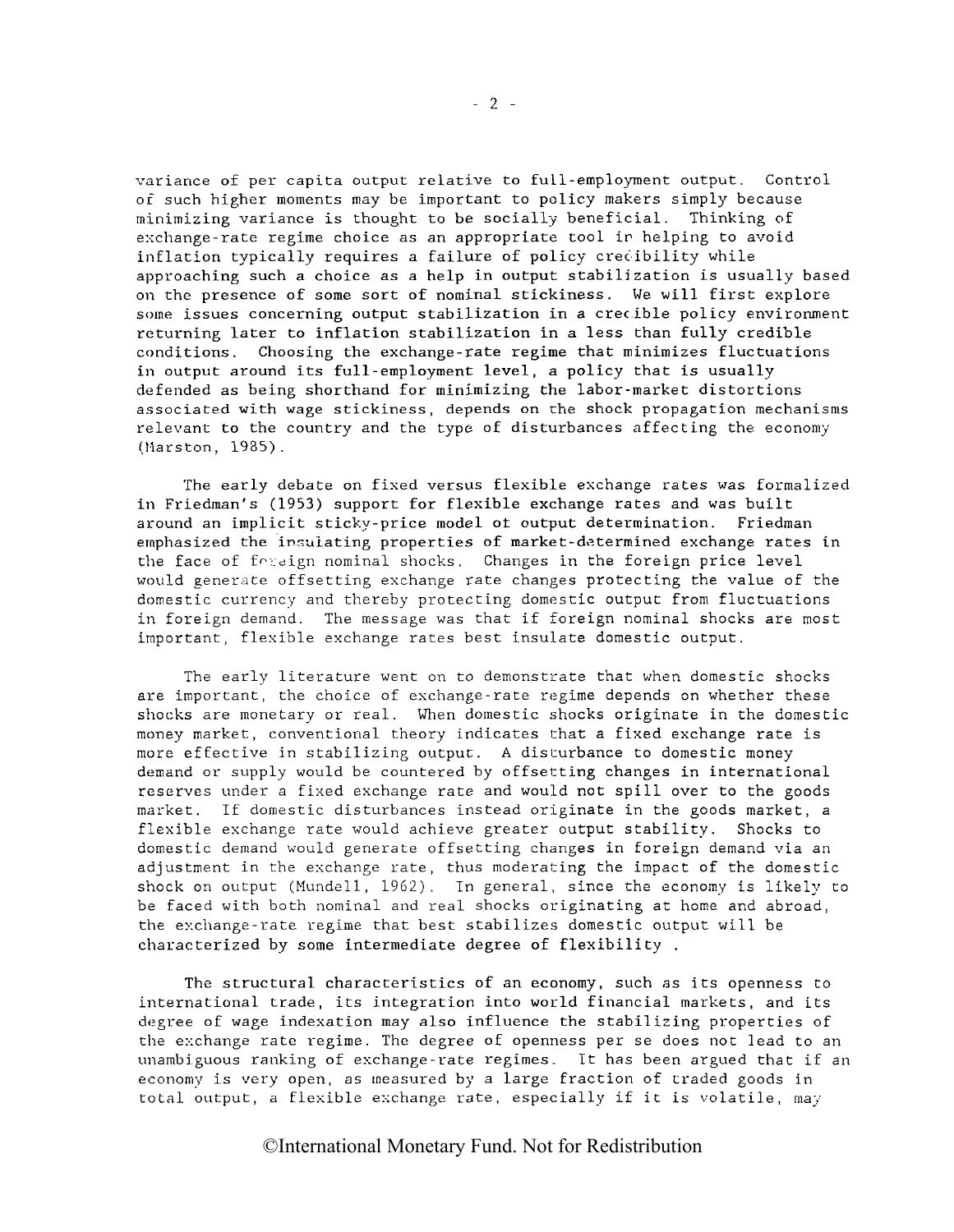reduce the role of domestic money as a medium of exchange, store of value and unit of account (McKinnon, 1963). Very open economies would be better off fixing their exchange rate. It has also been shown that in order to eliminate a trade deficit under fixed exchange rates, it is necessary to deflate the economy by an amount which is inversely related to the propensity to import. Hence more open economies, characterized by a large foreign trade sector, may find it less costly in terms of lost output to restore external balance using demand management than exchange-rate flexibility. On the other hand, to the extent that open economies are more exposed to external shocks, exchange-rate flexibility might provide the needed buffer. Hence the degree of openness does not give any clear answer about the appropriate choice of exchange-rate regime.

The degree to which domestic asset markets are integrated with world financial markets also influences the choice of exchange-rate regime (Mundell, 1962, Mathieson and Rojas-Suarez 1990). When asset markets are highly integrated, domestic and foreign interest rates are linked through the interest parity relation. A high degree of asset substitutability in turn affects the choice of exchange-rate regime depending on the source and nature of shocks. For example, positive foreign monetary shocks lower foreign interest rates and trigger a domestic capital inflow. Under fixed exchange rates, international reserves would expand and reinforce the destabilizing effect of higher foreign demand operating through the current account. Under a flexible exchange rate, the rate would appreciate and help stabilize domestic output. In contrast, a flexible exchange rate might exacerbate the destabilizing effect of a foreign real shock. For example, a positive shock to foreign government expenditures that spills over to the domestic goods market may also raise foreign interest rates. With highly integrated asset markets, the rise in foreign interest rates triggers a incipient domestic capital outflow, depreciates the domestic currency and further destabilizes domestic output. Under a fixed exchange rate, the capital outflow would push up domestic interest rates and dampen the impact of higher external demand on domestic output.

When the degree of wage indexation to the general consumer price level is high and the economy is open, the effect of a change in the nominal exchange rate on the real wage, and thus on output, will be small. Hence the effects of wage indexation on the choice of exchange-rate regime can be important (Aizenman and Frenkel, 1985). Furthermore, the literature recognizes that the degree of wage indexation is itself dependent on the choice of exchange-rate regime (Flood and Marion, 1982). Hence structural characteristics that are generally taken as exogenous may, in fact, be endogenous with respect to the choice of exchange-rate regime. Indeed, with a government that changes the exchange rate regime as the stochastic environment evolves the choice of exchange rate regime and many broad aspect of private behavior are jointly determined.

Much of the literature on exchange rate regime choice takes for granted that the economically appropriate geographical region for use of a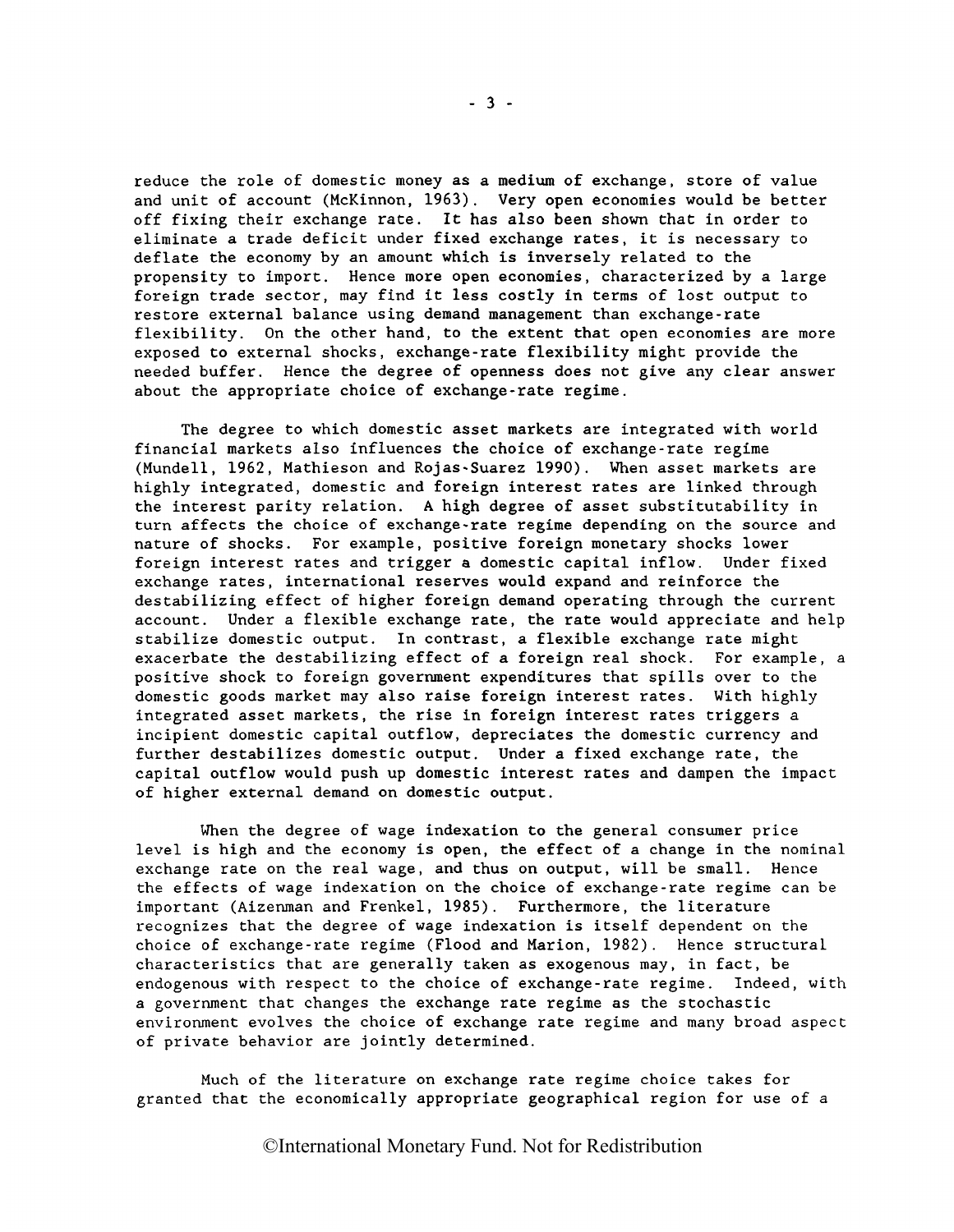single currency coincides with the political region that typically uses one currency. Mundell (1961) suggested, on an abstract level, that for output stabilization, the optimum currency area over which there would be a single currency or a set of currencies joined by immutably fixed exchange rates need not correspond to the boundaries of the nation state. Rather, the area might be one where there was high factor mobility. In fact, there have been important examples of countries giving up monetary autonomy for economic and political reasons. A group of European countries who share relatively high factor mobility and trade flows have joined the European Monetary System, giving up important aspects of independent monetary policy by adopting a joint peg. The Bretton Woods System, while not initially satisfying Mundell's factor mobility criterion for an optimal currency area, also illustrates that economic and political considerations can persuade countries to give up some monetary autonomy by pegging to a dominant currency. It should be noted, however, that while both cases illustrate the willingness of some countries to sacrifice monetary autonomy, they also show the reluctance to give up long-run monetary sovereignty by abandoning national currencies.

In recent years, the theoretical literature on the choice of exchange-rate regime has relaxed the assumption that the domestic policymaker's actions are fully credible. Exchange rate policy, therefore, becomes a highly visible manifestation of policymakers' intentions, which can be used to enhance shaky credibility. In this literature all of the previous structural and stochastic factors retain their importance but the exchange regime becomes, in addition, a signaling device through which policymakers can convince a skeptical private sector of policy intentions (Giavazzi and Giovannini, 1988 and Fischer, 1988). It is through this mechanism that exchange rate policy can influence long-run inflation. If a policymaker can achieve increased credibility through exchange rate policy, the private sector may become convinced of policy intentions thereby lessening an inflation bias, which might exist when stated policy is not fully credible.

There is little consensus among policymakers or economists about the appropriate exchange rate regime choice. Perhaps this is because conclusions about which exchange-rate regime best achieves a particular policy objective in a particular stochastic environment with a particular credibility structure are, unsurprisingly, model specific. Recent empirical work on the determinants of flexible exchange rates, on the effects of exchange rate changes and on the initiation and propagation of business cycles reveals how little is known about the empirical side of open-economy macroeconomics. While our empirical foundation for advice on exchange rate regime choice is lamentably weak we have learned not to overestimate the importance of the behavior of the exchange rate for macroeconomic performance. For example, it was thought that a fluctuating exchange rate would protect a country from external disturbances but possibly at a cost of reducing the flow of trade and weakening the discipline against Inflation. The early hopes and concerns now seem misplaced. Flexible rates have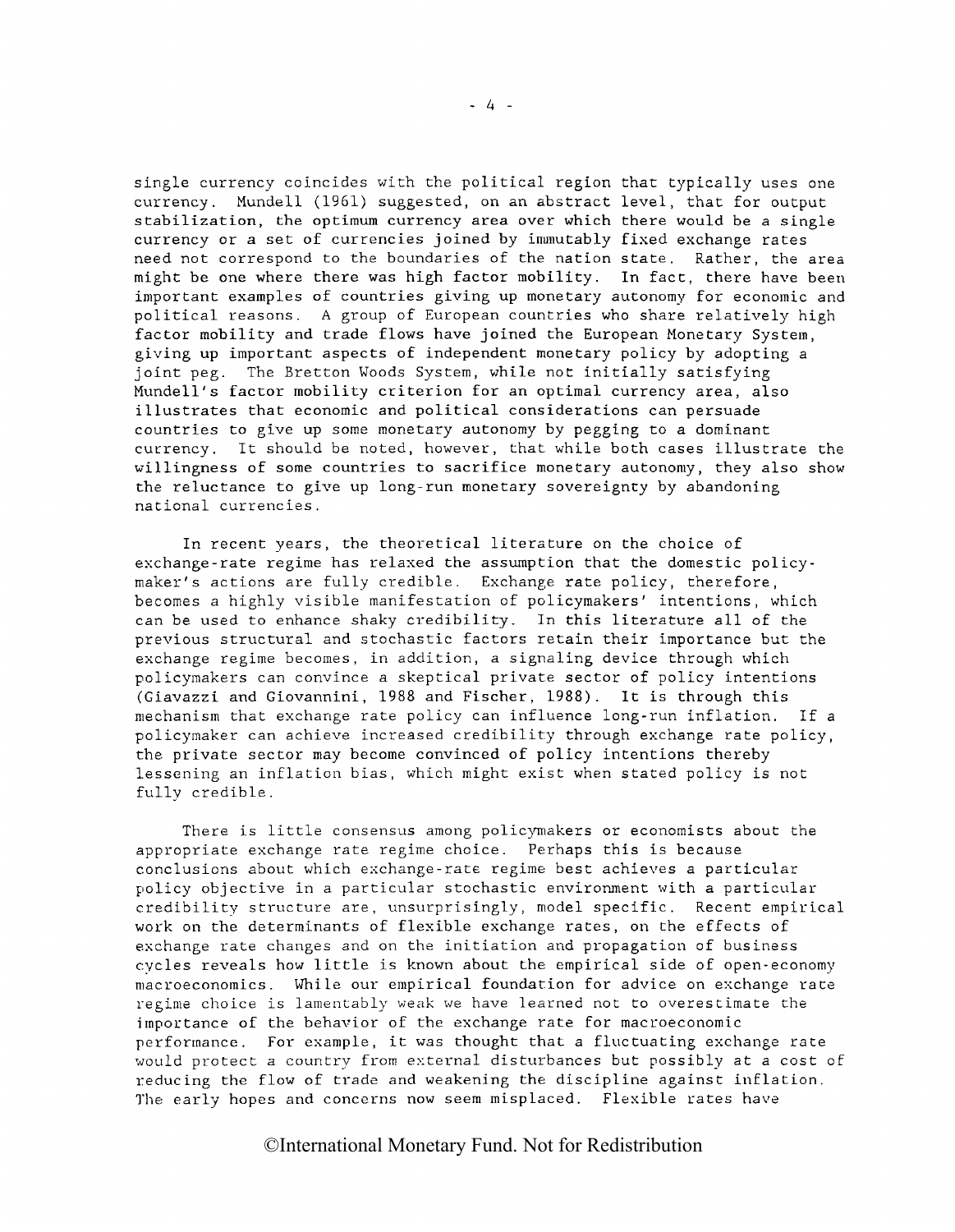provided little insulation, but at the same time exchange rate flexibility seems unrelated to trade flows and inflation performance in developed countries (Goldstein, 1984).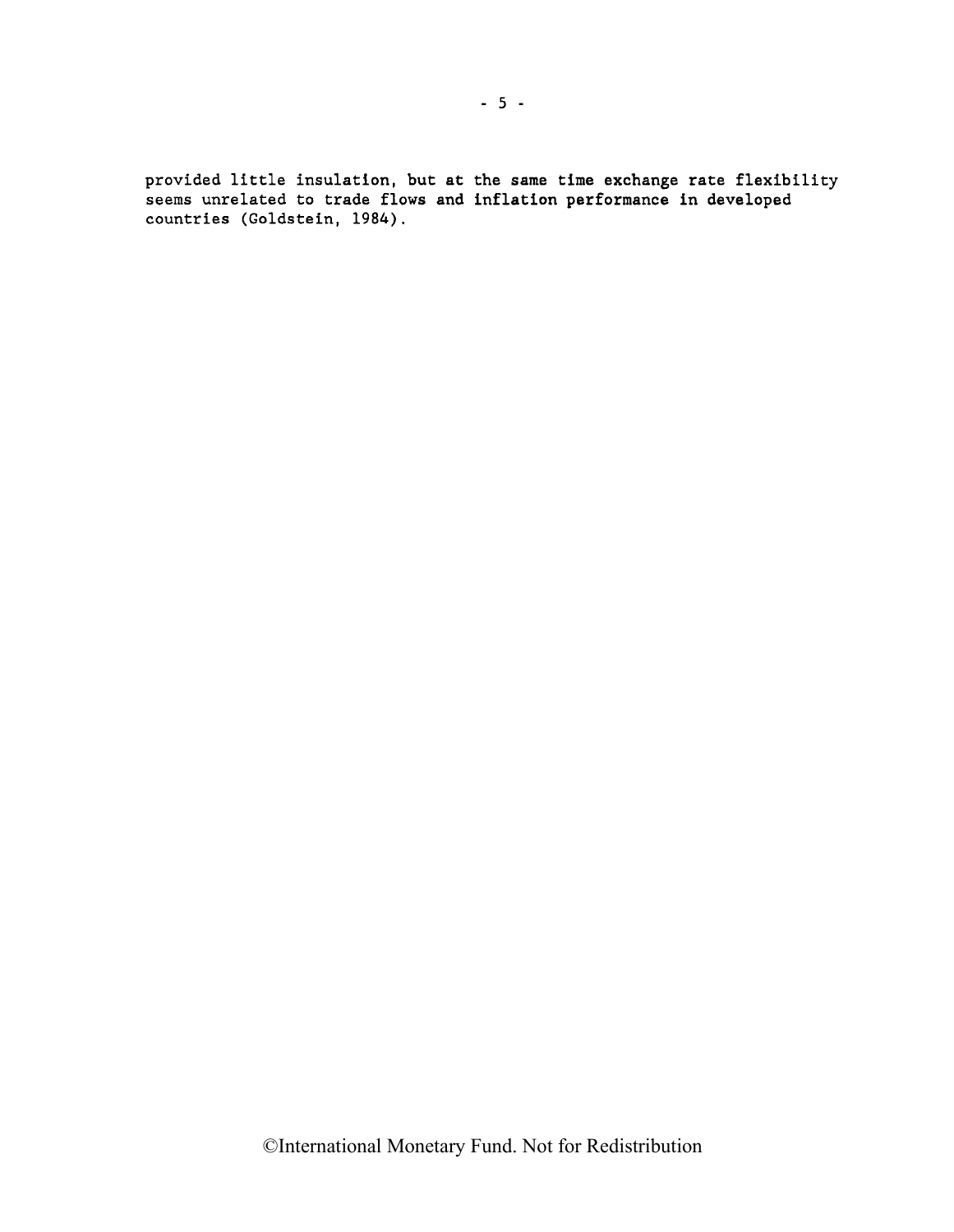## References

- Aghevli, Bijan B., Moshin S. Khan, and Peter Montiel, Exchange Rate Policy in Developing Countries: Some Analytical Issues, Occasional Paper, (Washington, International Monetary Fund, March 1991).
- Aizenman, Joshua, and Jacob A. Frenkel, "Optimal Wage Indexation, Foreign Exchange Intervention and Monetary Policy," American Economic Review, (June 1985), pp.402-23.
- Argy, Victor, "Choice of Exchange Rate Regime for a Smaller Economy: A Survey of Some Key Issues," in Victor Argy and Paul DeGrauwe eds., Choosing an Exchange Rate Regime. (Washington, International Monetary Fund, 1990).
- Fischer, Stanley, "Real Balances, the Exchange Rate and Indexation: Real Variables in Disinflation", Quarterly Journal of Economics, (February 1988), pp. 27-49.
- Flood, Robert P., and Nancy P. Marion, "The Transmission of Disturbances Under Alternative Exchange Rate Regimes with Optimal Indexing," Quarterly Journal of Economics, (February 1982), pp.43-66.
- Friedman, Milton, "The Case for Flexible Exchange Rates", in M. Friedman, Essays in Positive Economics. (University of Chicago Press, Chicago, 1953), Reprinted in R.E. Caves and H.G. Johnson eds., Readings in International Economics. (Richard Irwin, Homewood, 1968).
- Giavazzi, Francesco and Alberto Giovannini, "The Role of Exchange Rate Regime in Disinflation: Empirical Evidence on the European Monetary System," in Franco Giavazzi, S. Micossi and Marcus Miller, eds., The European Monetary System. (Cambridge, England, Cambridge University Press, 1988).
- Goldstein, Morris, The Exchange Rate System: Lessons of the Past and Options for the Future, A study by the Research Department Occasional Paper No. 30, (Washington, International Monetary Fund, July 1984).
- Gray, Jo Anna, "Wage Indexation: A Macroeconomic Approach," Journal of Monetary Economics. (1976) , pp. 221-35..
- International Monetary Fund, Exchange Arrangements and Exchange Restrictions, Annual Report, (Washington, 1990).
- Marston, Richard, "Stabilization Policies in Open Economies," In Ronald Jones and Peter Kenen, eds., Handbook of International Economics, Vol. 2, (Amsterdam, Holland, North-Holland Press, 1985).